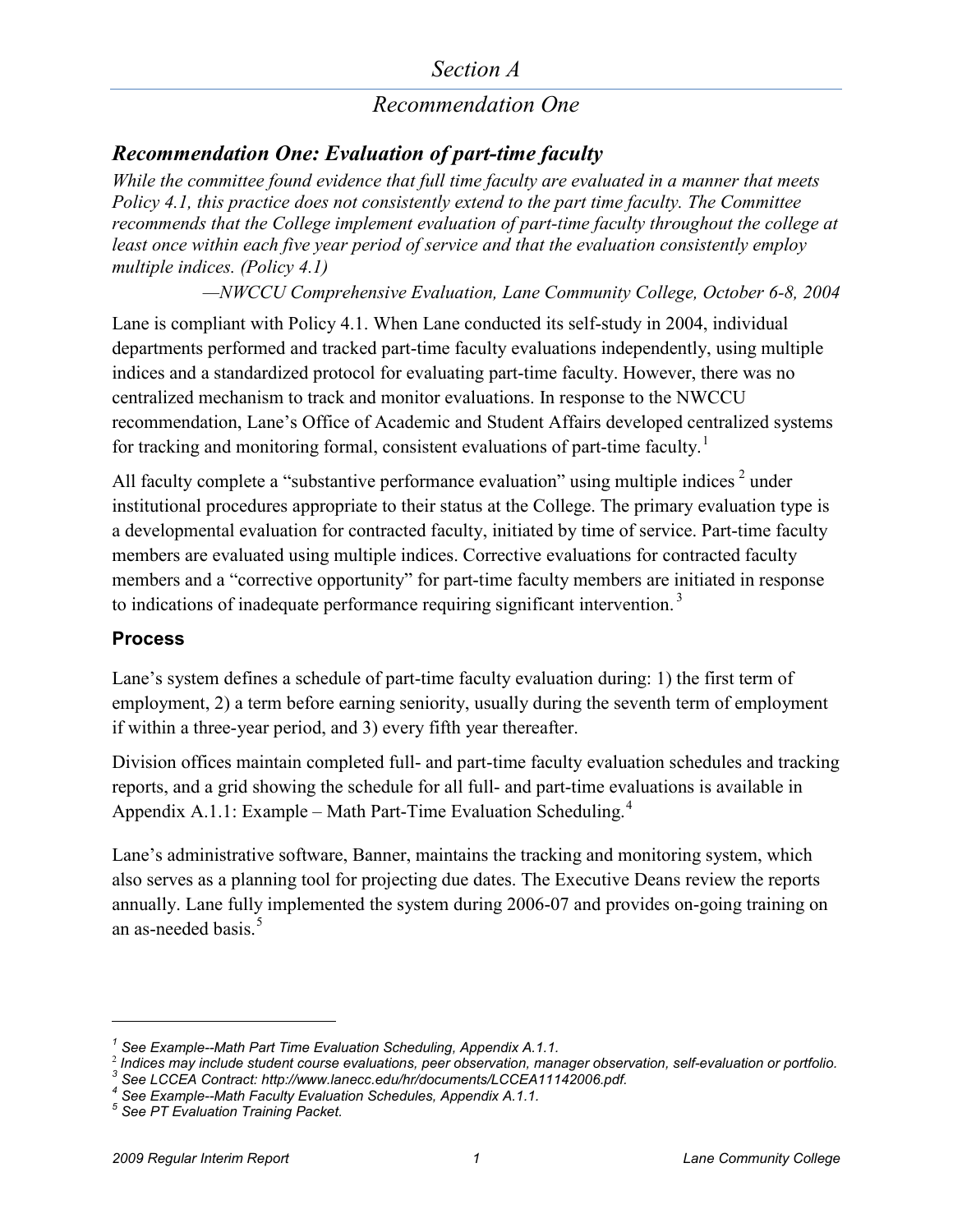### *Section A – Recommendation One*

# *Appendices*

|                                     |                                                               | Eval done in<br>last five yrs |                 | Appendix A.1.1: Example Math Part-Time Evaluation Scheduling<br><b>EVALUATION HISTORY:</b> |               |                  |               |               |               |               |                                        |               |               |               |                  |
|-------------------------------------|---------------------------------------------------------------|-------------------------------|-----------------|--------------------------------------------------------------------------------------------|---------------|------------------|---------------|---------------|---------------|---------------|----------------------------------------|---------------|---------------|---------------|------------------|
| 1st term<br>evaluation<br>completed | Eval completed<br>the term prior<br>to achieving<br>seniority |                               | <b>HireDate</b> | 1999-<br>2000                                                                              | 2000-<br>2001 | $2001 -$<br>2002 | 2002-<br>2003 | 2003-<br>2004 | 2004-<br>2005 | 2005-<br>2006 | <b>SCHEDULED FOR:</b><br>2006-<br>2007 | 2007-<br>2008 | 2008-<br>2009 | 2009-<br>2010 | $2010 -$<br>2011 |
| 200840                              | 201140                                                        |                               |                 |                                                                                            |               |                  |               |               |               |               |                                        | M             | C             | $\mathsf{C}$  | $\mathsf C$      |
| 200940                              | 201240                                                        |                               |                 |                                                                                            |               |                  |               |               |               |               |                                        |               | M             | C             | $\mathsf C$      |
| 200020                              | 200220                                                        | 200440                        | 9/1/1999        | O, C                                                                                       | $\mathsf C$   | O, C             | $\mathsf C$   | C             | $\mathsf C$   | C             | M                                      | C             | C             | $\mathsf{C}$  | $\mathsf C$      |
| 199020                              | 200130                                                        | 200530                        | 9/1/1989        | C                                                                                          | O, C          | C                | C             | C             | M             | C             | C                                      | C             | C             | M             | $\mathsf C$      |
| 200820                              | 201120                                                        |                               |                 |                                                                                            |               |                  |               |               |               |               |                                        | M             | C             | $\mathsf{C}$  | $\mathsf C$      |
| 199820                              | 200140                                                        | 200140                        | 9/1/1997        | C, S                                                                                       | O.C           | C.               | C             | C             | $\mathsf{C}$  | M             | C                                      | C             | C             | $\mathsf{C}$  | M                |
| 200840                              | 201140                                                        |                               |                 |                                                                                            |               |                  |               |               |               |               |                                        | M             | C             | $\mathsf{C}$  | $\mathsf C$      |
| 199920                              | 200120                                                        | 200120                        | 8/11/1998       | C                                                                                          | O, C          | C                | C             | C             | C             | M             | C                                      | C             | C             | $\mathsf C$   | M                |
| 199420                              | 200130                                                        | 200130                        | 9/1/1993        | С                                                                                          | O, C          | C                | C             | C             | C             | M             | C                                      | C             | C             | $\mathsf C$   | M                |
| 199130                              | 200140                                                        | 200140                        | 1/1/1991        | C                                                                                          | O, C          | C                | C             | C             | $\mathsf C$   | M             | C                                      | C             | C             | $\mathsf C$   | M                |
| 200520                              | 200720                                                        | 200520                        | 9/17/2004       |                                                                                            |               |                  |               |               | M             | C             | M                                      | C             | C             | $\mathsf C$   | $\mathsf C$      |
| 200730                              | 201030                                                        | 200730                        | 8/14/2006       |                                                                                            |               |                  |               |               |               |               | M                                      | C             | C             | $\mathsf C$   | $\mathsf C$      |
| 199420                              | 200130                                                        | 200130                        | 9/1/1993        | C                                                                                          | O.C           | C                | C             | C             | C             | M             | C                                      | C             | C             | $\mathsf C$   | M                |
| 200130                              | 200330                                                        | 200140                        | 1/1/2001        |                                                                                            | O, C          | C                | O, C          | C             | C             | C             | C                                      | M             | C             | $\mathsf C$   | $\mathsf C$      |
| 200620                              | 200830                                                        | 200620                        | 9/12/2005       |                                                                                            |               |                  |               |               |               | M             | C                                      | C             | C             | $\mathsf C$   | M                |
| 200840                              | 201140                                                        |                               |                 |                                                                                            |               |                  |               |               |               |               |                                        | M             | C             | $\mathsf C$   | $\mathsf C$      |
| 200420                              | 200620                                                        | 200420                        | 9/29/2003       |                                                                                            |               |                  |               | O, C          | C             | M             | C                                      | C             | C             | $\mathsf C$   | M                |
| 199940                              | 200130                                                        | 200130                        | 3/1/1999        | C                                                                                          | O, C          | C                | C             | C             | C             | M             | C                                      | C             | C             | $\mathsf{C}$  | M                |
| 199120                              | 199420                                                        | 200540                        | 10/1/1990       |                                                                                            |               |                  |               |               | M             | C             | C                                      | C             | C             | M             | $\mathsf C$      |
| 200920                              | 201220                                                        |                               |                 |                                                                                            |               |                  |               |               |               |               |                                        |               | M             | $\mathsf C$   | $\mathsf C$      |
| 200940                              | 201240                                                        |                               |                 |                                                                                            |               |                  |               |               |               |               |                                        |               | M             | $\mathsf C$   | $\mathsf C$      |
| 198920                              | 200120                                                        | 200120                        | 9/1/1988        | O, C                                                                                       | O, C          | $\mathsf C$      | C             | С             | C             | M             | C                                      | C             | C             | $\mathsf C$   | M                |
| 199120                              | 200120                                                        | 200120                        | 9/1/1990        |                                                                                            | O, C          | C.               | C             | C             | C             | M             | C                                      | C             | C             | $\mathsf C$   | M                |
| 200330                              | 200620                                                        | 200330                        | 1/6/2003        |                                                                                            |               |                  | O, C          | C             | C             | M             | C                                      | C             | C             | $\mathsf C$   | M                |
| 199520                              | 200140                                                        | 200140                        | 9/1/1994        | C                                                                                          | O, C          | C.               | C             | C             | C             | M             | C                                      | C             | C             | $\mathsf{C}$  | M                |
| 200520                              | 200720                                                        | 200520                        | 9/17/2004       |                                                                                            |               |                  |               |               | M             | С             | M                                      | С             | С             | C             | $\mathsf C$      |
| 199220                              | 200130                                                        | 200530                        | 9/1/1991        | C                                                                                          | O, C          | C                | C, S          | C             | M             | C             | C                                      | C             | C             | M             | $\mathsf C$      |